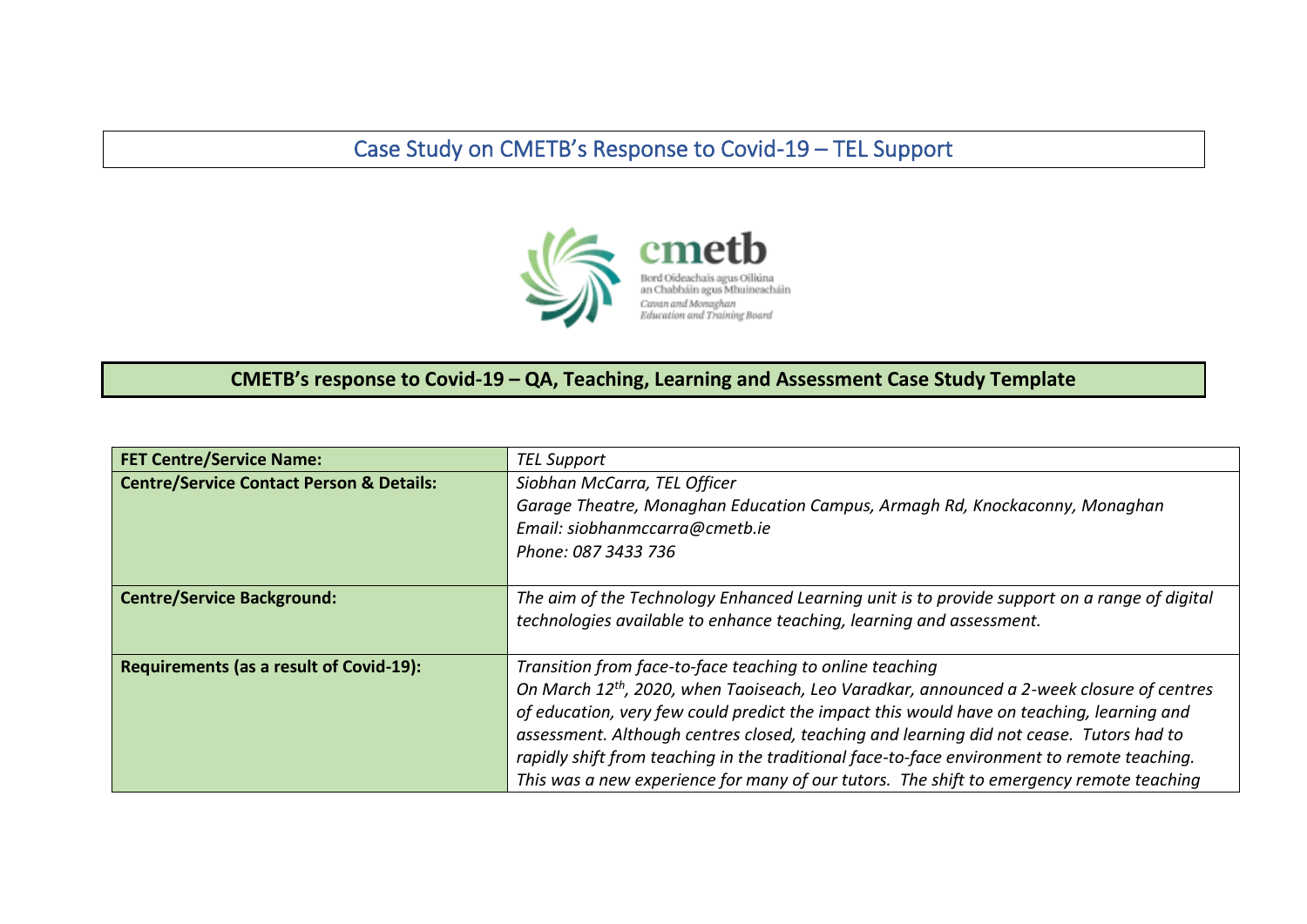|                        | and learning was swift with very little preparation time for learners or staff. Tutors had to<br>very quickly adapt their resources to suit the remote learning environment. When shifting to<br>remote teaching, tutors had to be creative when selecting and creating resources for their<br>classes. Remote teaching is not just translating your current resources for online teaching and<br>learning, it requires transformation.                                                                                                                                                                                                                                                                                                                                                                                                                                                                                                                                                                                                                                                                                                |
|------------------------|----------------------------------------------------------------------------------------------------------------------------------------------------------------------------------------------------------------------------------------------------------------------------------------------------------------------------------------------------------------------------------------------------------------------------------------------------------------------------------------------------------------------------------------------------------------------------------------------------------------------------------------------------------------------------------------------------------------------------------------------------------------------------------------------------------------------------------------------------------------------------------------------------------------------------------------------------------------------------------------------------------------------------------------------------------------------------------------------------------------------------------------|
| <b>Approach Taken:</b> | During centre closures there were many different approaches to remote teaching used by<br>tutors in CMETB. Tutors used many different methods to transform teaching, such as:<br>Video instruction<br>Online live classes via MS Teams<br>Videos recorded and uploaded to YouTube (Adult Ed)<br>Email<br>Moodle<br>Screen casting<br>Online demonstrations<br>Recording narration on existing learning materials<br>Online assessments using MS Forms<br>These different methods of delivery ensured learning could continue and lessons could be<br>tailored to each class group.<br>Centre closures came at a good time for many educational settings as the majority of curricula<br>had been covered and some assessments had already commenced or taken place.<br>Tutors found that remote engagement with learners provided daily structure and routine as<br>many learners found lockdown lonesome and extremely challenging at times. This maintained<br>a regular point of contact for many during the stressful transition.<br>Centre managers and co-ordinators also facilitated regular online meetings with staff to help |
|                        | overcome barriers to remote teaching, learning and assessment and identify issues early.                                                                                                                                                                                                                                                                                                                                                                                                                                                                                                                                                                                                                                                                                                                                                                                                                                                                                                                                                                                                                                               |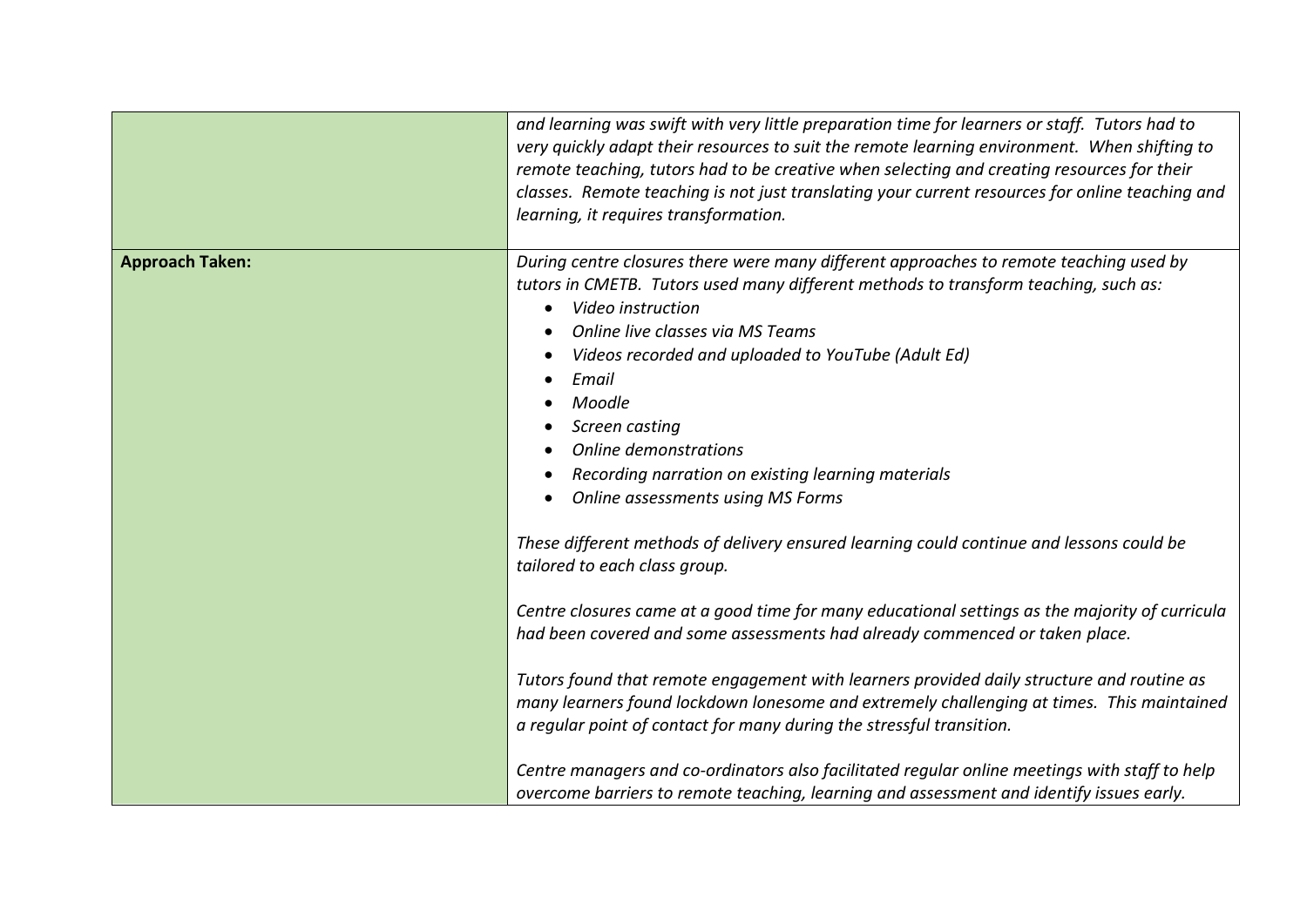*Teaching practical elements of courses proved to be challenging while teaching remotely. Demonstrations could be recorded and shared with learners, but it was often difficult to assess learner understanding and correct if the wrong technique was used.*

*Many tutors continued their teaching schedule using a combination of approaches detailed above. Assignments were converted to online assignments using MS Teams, MS Forms and Moodle. Online grading and feedback to learners was encouraged. Some assignments requiring presentation work were video recorded or recorded online using MS Teams. Learners also had the option to record themselves and upload their recording to the necessary location online. Many learners preferred the online submission of assignments as it reduced the need for printing. Some tutors and learners were also aware of the environmental impact of printing assignments, so this practice has eliminated some of these concerns. It is hoped that assignments will continue to be submitted online using the various online applications available to staff and learners in CMETB.*

*Several end of year assessments were converted to online. Tutors were able to administer assessments online, receive assessment submissions, grade assessment online and provide learner feedback using the applications available in the Office 365 suite. Many learners preferred the online assessment setup and found it less stressful. MS Teams was used to monitor some online assessment as they were taking place. This ensured learner integrity and adhered to relevant assessment procedures.*

*Below is a snapshot of some of the online applications used by tutors during Covid-19:*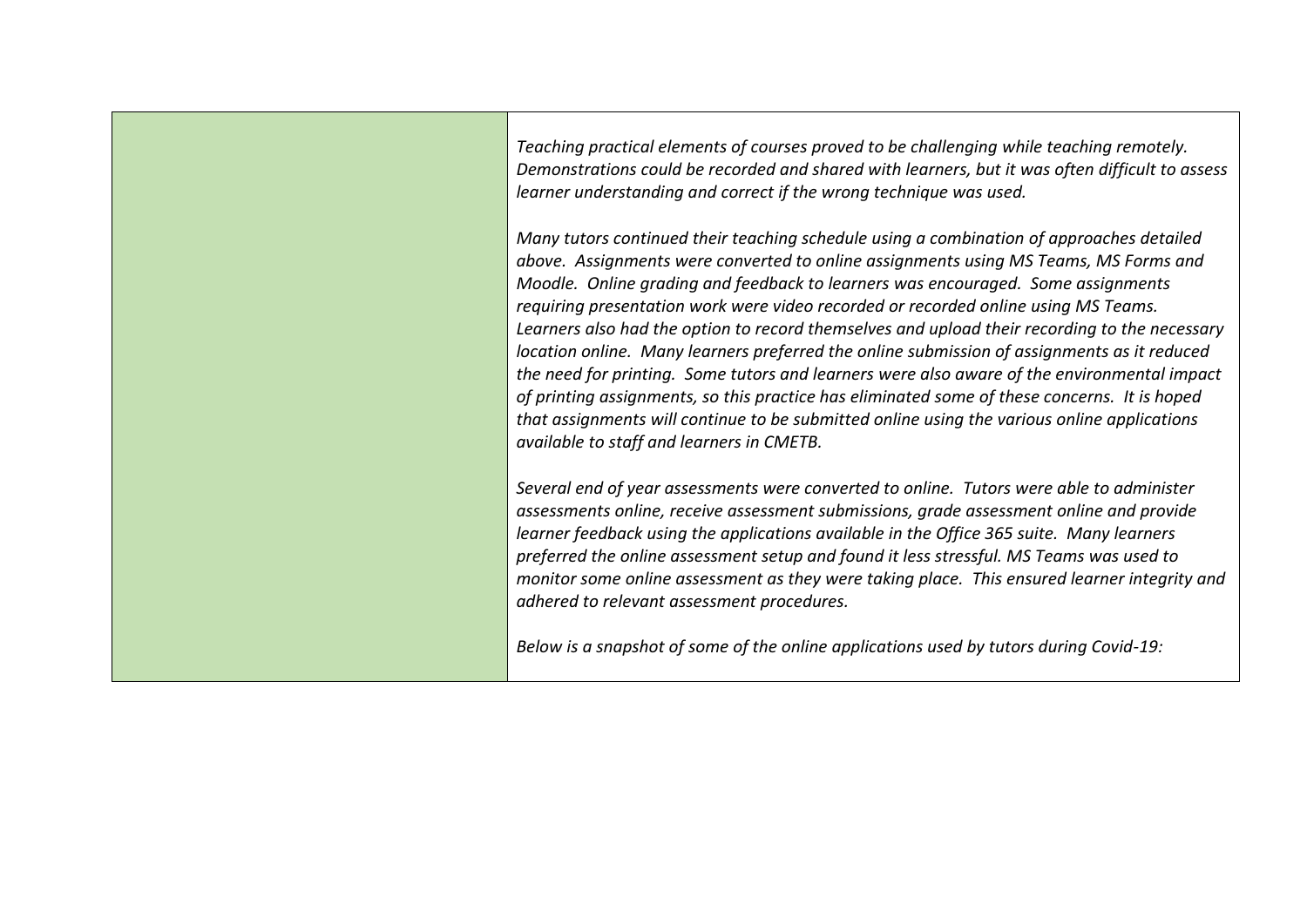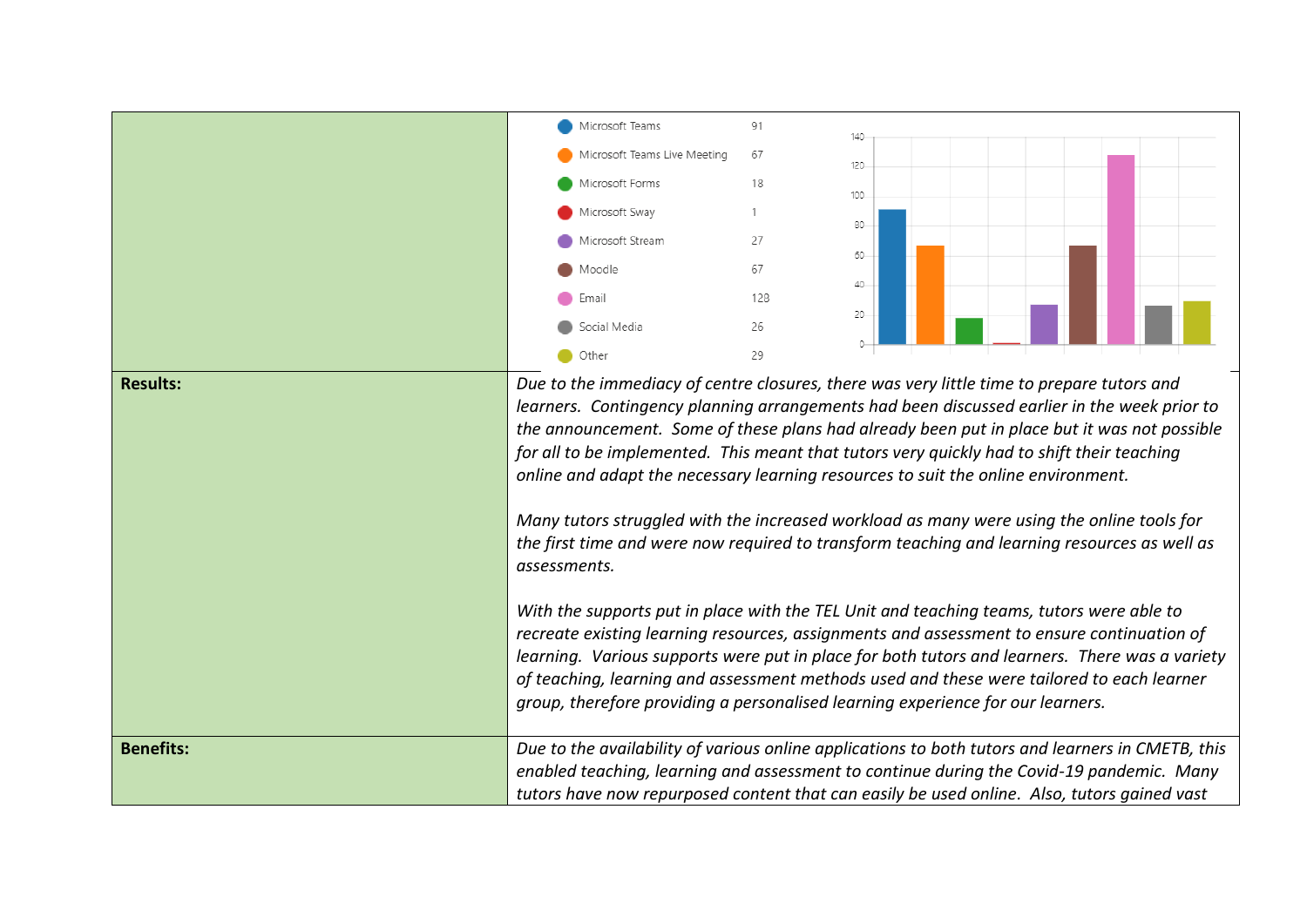|                                                | experience and knowledge using the tools and technologies available, this will aid in the<br>transition to blended learning for the future.<br>During this period of time, we have identified some areas for improvement such as online<br>grading and feedback practices and online assessment. This will be an area for development<br>in the new academic year. Online assignment submission will actively be encouraged, where<br>possible. The TEL Unit will continue to work with curriculum teams in all of the FET Services to<br>improve and enhance the provision provided to learners. Covid-19 has also provided the<br>opportunity to create new online courses and widen the provision currently on offer in CMETB.<br>Centre managers and tutors have realised the potential benefits of online provision and have<br>seen first-hand the experiences of many tutors and learners. The TEL Unit will continue to<br>monitor TEL usage across centres and implement systems and structures where appropriate. |
|------------------------------------------------|-----------------------------------------------------------------------------------------------------------------------------------------------------------------------------------------------------------------------------------------------------------------------------------------------------------------------------------------------------------------------------------------------------------------------------------------------------------------------------------------------------------------------------------------------------------------------------------------------------------------------------------------------------------------------------------------------------------------------------------------------------------------------------------------------------------------------------------------------------------------------------------------------------------------------------------------------------------------------------------------------------------------------------|
| Lessons for teaching, learning and assessment: | Use of online platforms and applications during the Covid-19 pandemic overall has had a<br>positive impact on teaching, learning and assessment. Many tutors and learners were able to<br>continue to access teaching and learning remotely and provide the best possible service in<br>uncertain times.                                                                                                                                                                                                                                                                                                                                                                                                                                                                                                                                                                                                                                                                                                                    |
|                                                | There is a need to secure sufficient equipment for tutors and learners to enable the successful<br>implementation of blended learning across FET Services. There is also a requirement to<br>provide some learners with access to specialist software and hardware such as CAD as this<br>proved to be a challenge during centre closures. Many learners didn't have hardware capable<br>of running the required software at home on their personal devices.                                                                                                                                                                                                                                                                                                                                                                                                                                                                                                                                                                |
|                                                | There is potential for tutors to work collaboratively with colleagues teaching same/similar<br>modules remotely. This could lighten the work for many tutors in CMETB. There is also<br>potential to facilitate classes for higher numbers and teach a number of classes online at the<br>same time, for example, communications module: taught to many classes in one setting, this<br>could be facilitated as one class online, reaching out to a larger audience.                                                                                                                                                                                                                                                                                                                                                                                                                                                                                                                                                        |